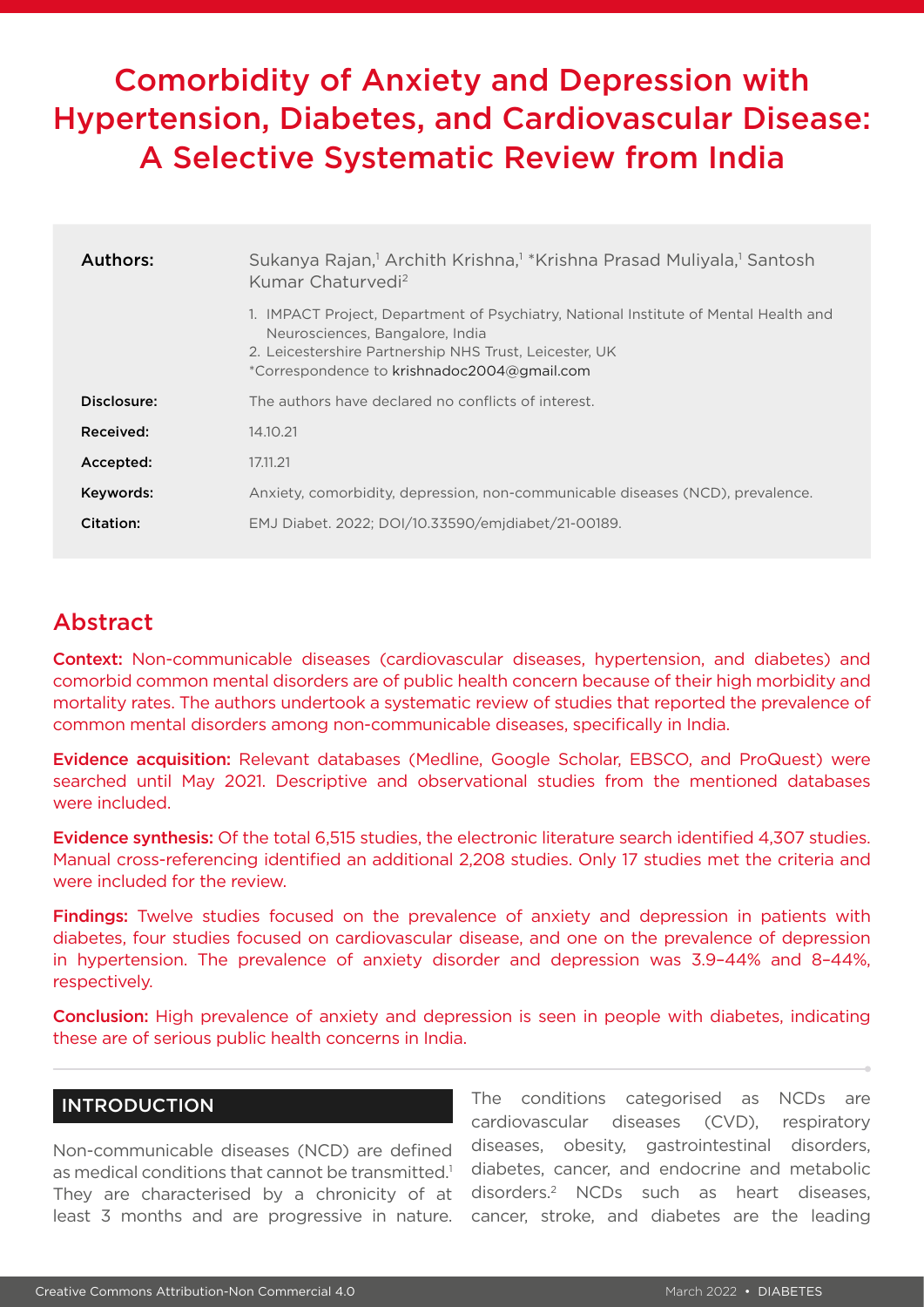cause of mortality in the world. $3$  The combined burden of these diseases is rising fast among lower-income countries.

According to the Global Status Report on NCDs (2010), 80% of CVD and diabetes, and 90% of deaths from chronic obstructive pulmonary disease, occur in low- and middle-income countries.4 The recent edition (2020) indicates that 70% of deaths worldwide are due to NCDs.<sup>4</sup>

The modifiable risk factors associated with NCDs are tobacco use, physical inactivity, unhealthy diet, and the harmful use of alcohol.4 Tobacco accounts for 7.2 million deaths every year, more than 3.3 million annual deaths have been attributed to alcohol use from NCDs, including cancer, and 1.6 million deaths can be attributed to insufficient physical activity.<sup>5</sup> These risk factors lead to metabolic and psychological changes in the body, such as raised blood pressure, overweight/obesity, hyperglycaemia, and hyperlipidaemia.4

There have been increasing calls to include common mental disorders (CMD) such as depression and anxiety under the umbrella of NCDs. However, the prevention and control of both diseases remain separate and independent. CMDs typically include anxiety, depression, and somatic complaints and cause limitations in daily activities.<sup>6</sup> CMDs are identified as the leading contributors of disability globally, but they are less likely to receive treatment.<sup>7</sup> This reflects stigmatisation, and they are undetected most of the time.<sup>7,8</sup> The aetiological factors for CMDs can be psychological, social, and biological. The causal mechanism of the risk factors of NCDs and CMDs also operate at the individual level (genetic factor), psychological level, and societal level (social determinants). Thus, CMDs and NCDs are interlinked and highly comorbid. The pathways of comorbidity have been described to be bidirectional in nature.<sup>9,10</sup> For example, diabetes elevates the risk of depression and vice versa.11 These conditions share common diathesis contributing to the onset of other comorbid conditions.12 The psychological burden of being ill and associated health factors can act as triggering factors in the development of depression and anxiety among patients with diabetes.<sup>13</sup> Similarly, depression leads to unhealthy dietary practices, less physical activity, tobacco use, harmful use of alcohol, and weight gain, which are risk factors

for diabetes. Risk factors for NCDs tend to cluster together.<sup>8</sup>

Depression and anxiety have also been recognised as systemic illnesses that negatively affect physical health.<sup>14,15</sup> People with CMDs may use nicotine and alcohol, which can further affect their physical health. This not only contributes to NCDs but also increases the burden of depression and anxiety. Tobacco and alcohol use are also linked with common and severe mental illness. Along with NCDs, from a societal perspective, tobacco use in mental disorders might be a significant contributor to premature mortality.<sup>16</sup>

The likelihood of depression tends to double for patients with diabetes, when compared with the general population without diabetes.<sup>17,18</sup> Patients with diabetes may have excessive fear and worry about the disease, which can result in anxiety, and anxiety disorders are associated with hypertension.<sup>19,20</sup> Hypertension may trigger an anxiety disorder and, conversely, an anxiety disorder may lead to hypertension.<sup>21</sup> Studies suggest that individuals experiencing depression are at risk of developing hypertension, and are predisposed to stroke and ischaemic heart disease (IHD).<sup>22,23</sup> They are more likely to develop CVD and have a higher mortality rate. Hypertension is also an important risk factor for the development of coronary heart disease.<sup>24</sup> There exists a graded relationship among both: the more severe the depression, the higher the risk of mortality and other cardiovascular events. The economic indicators relating to CVD and depression are high medical cost, increased health service utilisation, and less productivity. These factors contribute to poor quality of life (QoL).<sup>25</sup>

There is also evidence that lifestyle risk factors such as diet, physical inactivity, smoking, and alcohol use, besides non-modifiable risk factors such as age, poverty, and gender, contribute to comorbidity.12 It is also evident that depression and anxiety are prevalent in people with physical comorbidities, specifically in South Asia.<sup>26</sup> There is an increasing trend in the prevalence of both CMDs and NCDs in developing countries such as India.26 Major risk factors of NCDs in India are high systolic blood pressure, high fasting plasma glucose, and high BMI.27 In 2013, there were an estimated 65.1 million diabetes cases; this is expected to increase up to 109.0 million in 2035.<sup>28</sup>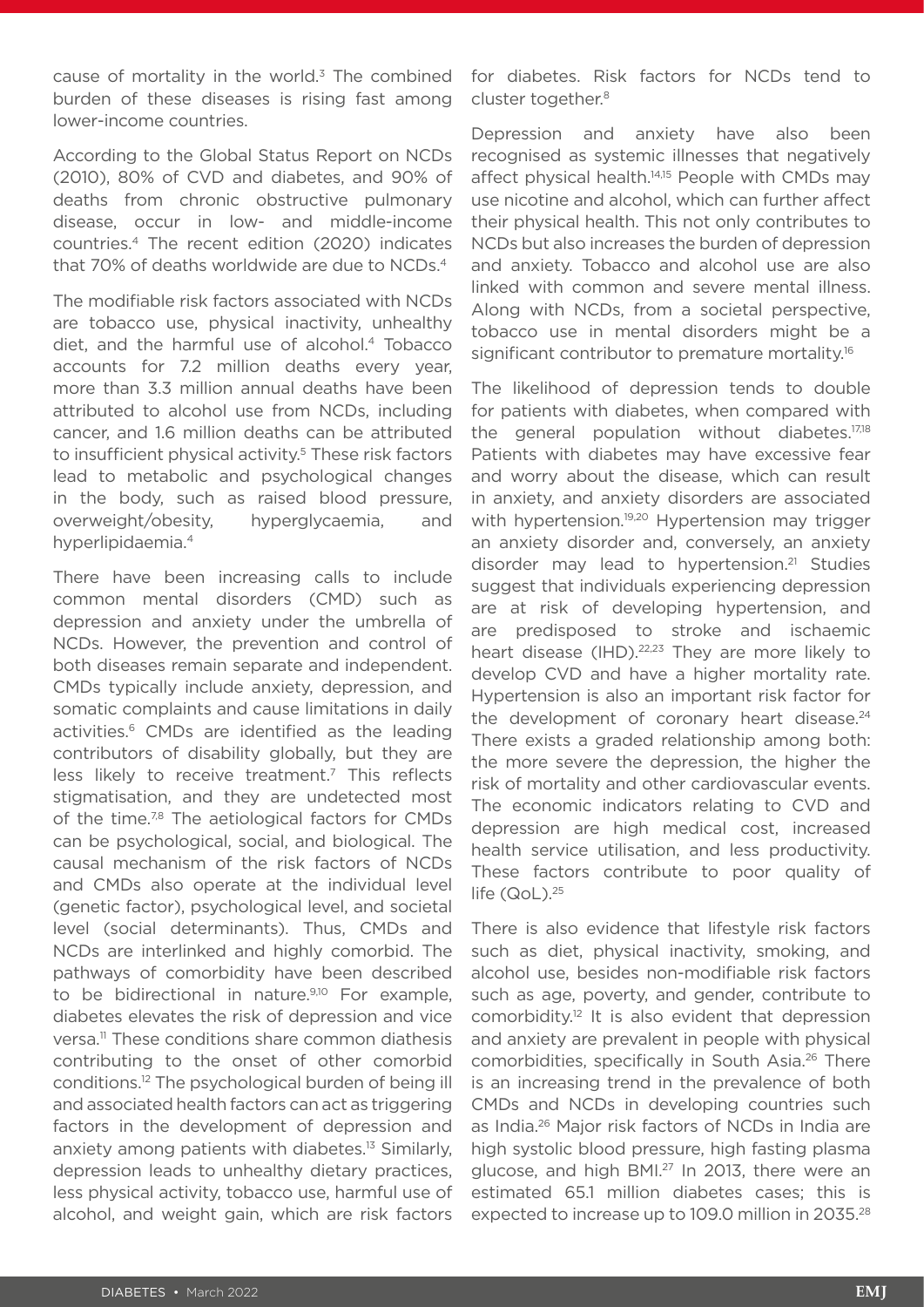The World Economic Forum (WEF) estimated that countries such as Brazil, China, India, and the Russian Federation lose more than 20 million productive life years annually to NCDs.3

Most of the time, depression goes undetected despite its high prevalence in NCDs. Patients do not receive adequate treatment, which further deteriorates their physical health. This suggests addressing the risk factors and integrated management of mental disorders and NCDs. In view of this, it is important to screen patients for NCDs and CMDs. Thus, this study aimed to review the literature from India on the prevalence of CMDs in NCDs and vice versa.

# **OBJECTIVES**

- **>** To study the prevalence of anxiety and depression in hypertension, diabetes, and CVD in India; and
- **>** To study the prevalence of hypertension, diabetes, and CVD in anxiety and depression in India.

# **METHODS**

# Evidence

Electronic databases such as PubMed, Medline, EBSCO, CINAHL, ProQuest, and Google Scholar were searched for the time period of 1980 to May 2021. The keywords used for the search strategy were "prevalence," "anxiety," "depression," and "hypertension;" "prevalence," "anxiety," "depression," and "diabetes mellitus;" and "prevalence," "anxiety," "depression," and "cardiovascular diseases." The evidence was screened for inclusion criteria using a threestage approach: reviewing the title, abstract, and full text. The authors included studies that were published between 1980 and May 2021 in indexed and non-indexed journals, and descriptive and observational studies that allowed an estimation of the prevalence of CMDs and NCDs. For this review, NCDs included hypertension, diabetes, and CVD, whereas CMDs included anxiety and depression. The authors included studies from inpatient, outpatient, and community settings, and whose participants were adults (age >18 years) from India. Studies that did not relate to NCDs and CMDs, and those that were randomised control trials or reviews (systematic or nonsystematic), were excluded. Studies conducted only amongst the elderly or adolescents were also excluded.

# Data Extraction

Microsoft Excel was used to enter the extracted information for the review. The data extraction form included authors' names, publication year, study design, participants' profile, sample size, measurements, and outcomes. One author (Rajan) conducted the screening independently by reviewing articles and abstracts. Full-text articles of the abstracts that met the inclusion criteria were then reviewed by two independent authors (Rajan and Chaturvedi). Data of these studies were extracted by two independent authors (Rajan and Krishna). Discrepancies in article inclusion, data extraction, and bias assessment were resolved by consensus or by referring to the third author (Muliyala).

# Risk of Bias

The quality of the included studies was assessed by the National Institutes of Health (NIH) Quality Assessment Tool for Observational Cohort and Cross-Sectional Studies.29 Three independent authors (Muliyala, Krishna, and Rajan) assessed the quality of studies, and disparities were resolved by consensus. The quality rating was based on the total number of "yes" responses and was rated as follows: poor: <50%; fair: 50– 75%; and good: ≥75%.

# RESULTS

A total of 17 studies that met the inclusion criteria were reviewed. Figure 1 illustrates the screening and selection process in the Preferred Reporting Items for Systematic Reviews and Meta-Analyses (PRISMA) flow diagram. Of the total 6,515 studies, the electronic literature search identified 4,307 studies. Manual cross-referencing additionally identified 2,208 studies. After removing 100 duplicate studies, 6,415 were screened and 6,397 were excluded as they did not meet the inclusion criteria. The full text was only reviewed in the remaining 25 studies. Further, eight studies were excluded as they did not concur with the inclusion criteria, resulting in 17 studies for the review.

The characteristics of the included studies are provided in Table 1.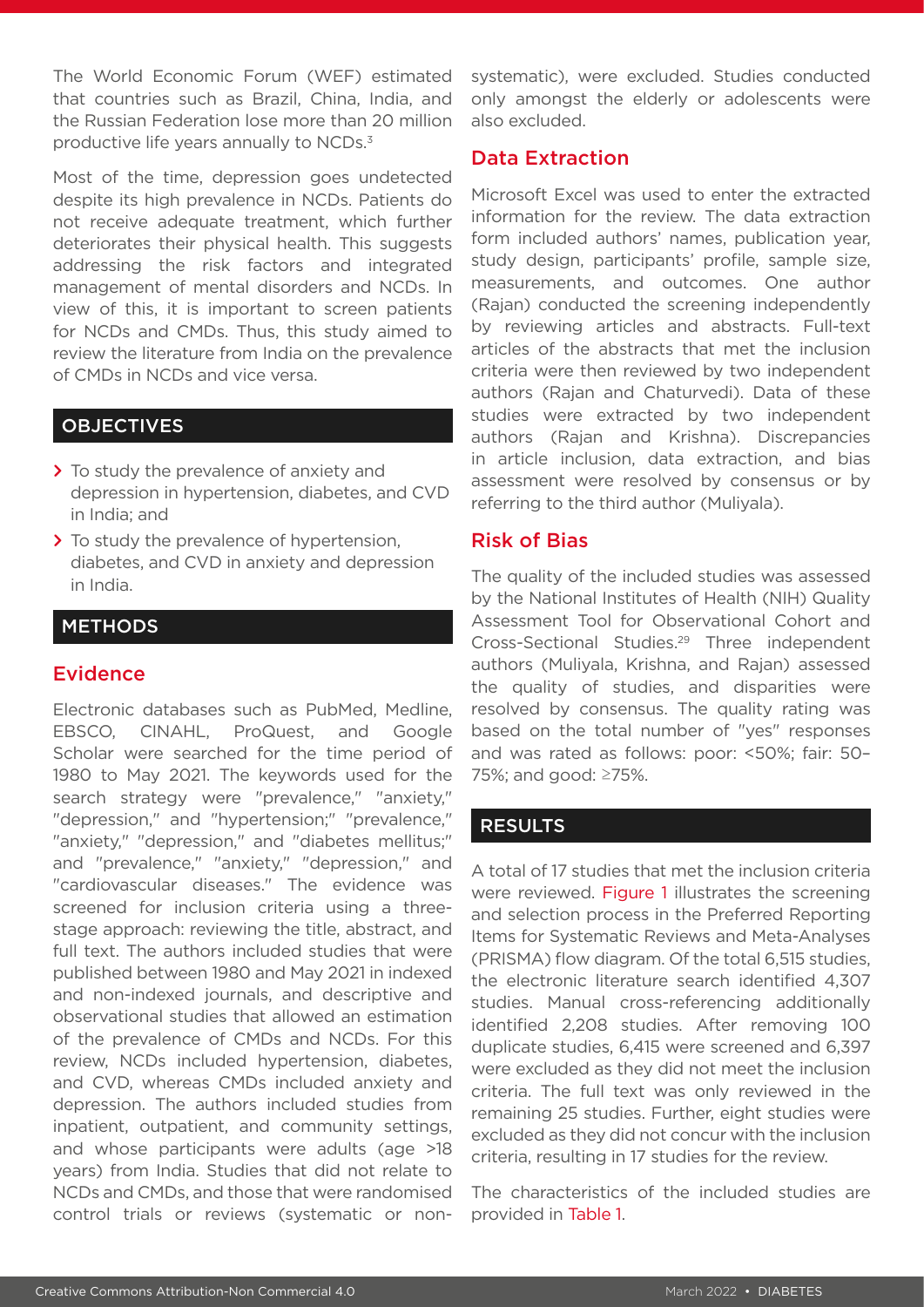

Figure 1: Preferred Reporting Items for Systematic Reviews and Meta-Analyses (PRISMA) flow chart

#### Table 1: Characteristics of studies included in the review.

| Author<br>(year)             | <b>Methods</b>                                    |                                             |                                                                                                                                       | Prevalence                                                     | Remarks/socio-<br>demographic<br>correlation                                                                                       |
|------------------------------|---------------------------------------------------|---------------------------------------------|---------------------------------------------------------------------------------------------------------------------------------------|----------------------------------------------------------------|------------------------------------------------------------------------------------------------------------------------------------|
|                              | Design/site of<br>data                            | Tools and<br>questionnaires<br>used for CMD | Method to diagnose<br><b>NCD</b>                                                                                                      |                                                                |                                                                                                                                    |
| Shruthi et<br>al. $30(2018)$ | Cross-sectional<br>study<br>$N = 248$<br>Hospital | MINI and HAM-D                              | WHO criteria<br>of presence of<br>typical myocardial<br>ischaemic pain,<br>electrocardiographic<br>changes, and cardiac<br>biomarkers | Diabetes: 67.30%<br>Hypertension: 65.33%<br>Depression: 44.00% | Nicotine<br>consumption (smoke)<br>form) was found in<br>66.1% of patients<br>and alcohol use was<br>found in 56.0% of<br>patients |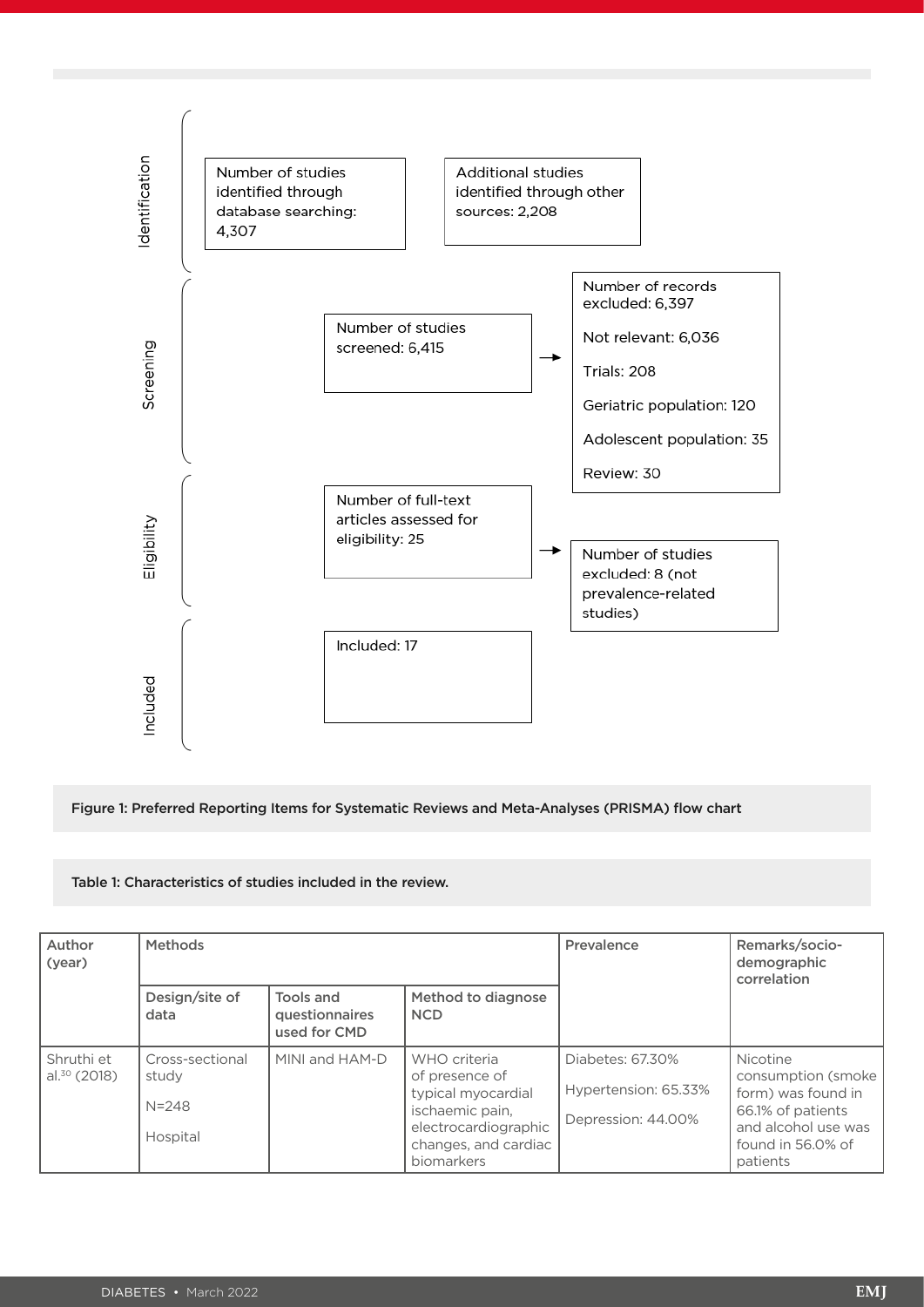#### Table 1 continued.

| Balhara,<br>Sagar <sup>31</sup><br>(2011) | Cross-sectional<br>study<br>$N=77$<br>Hospital                            | <b>Brief patient</b><br>health<br>questionnaire, and<br><b>HADS</b>             | HbA1c levels, fasting<br>blood glucose, and<br>postprandial blood<br>glucose | Depression: 16.9 %<br>Generalised anxiety<br>disorder: 3.9%                                                                                                                    | <b>HADS</b> anxiety scores<br>were found to be<br>related to HbA1c<br>levels (correlation-<br>coefficient: 0.41;<br>p=0.03) and<br>postprandial<br>blood glucose<br>levels (correlation<br>coefficient: 0.51;<br>$p=0.02$ ). |
|-------------------------------------------|---------------------------------------------------------------------------|---------------------------------------------------------------------------------|------------------------------------------------------------------------------|--------------------------------------------------------------------------------------------------------------------------------------------------------------------------------|------------------------------------------------------------------------------------------------------------------------------------------------------------------------------------------------------------------------------|
| Chaudhary<br>$et$ al. $32$<br>(2017)      | Cross-sectional<br>study<br>$N = 50$<br>Hospital                          | HAM-D and<br>HAM-A                                                              | N/A                                                                          | Depression among<br>patients with T1D: 38%<br>Depression among<br>patients with T2D: 42%<br>Anxiety among<br>patients with T1D: 44%<br>Anxiety among<br>patients with T2D: 34% | Depressive<br>symptoms were<br>found to be more<br>prominent in<br>patients with T2D<br>compared with<br>patients with T1D                                                                                                   |
| John <sup>33</sup><br>(2013)              | Cross-sectional<br>observational<br>study<br>$N=130$<br>Hospital          | MMSE or HMSE,<br>SCID-I, and<br>health-related<br>quality of scale<br>$(EQ-5D)$ | ECG and cardiac<br>enzyme studies                                            | Depression: 34.6%<br>Anxiety: 36.9%                                                                                                                                            | Prevalence of<br>dysthymia: 30.0%<br>Panic disorder: 3.1%<br>Generalised anxiety<br>disorder: 3.8%<br>Adjustment disorder:<br>7.7%                                                                                           |
| Joseph et<br>$al.^{34}$ (2013)            | Cross-sectional<br>study<br>$N = 230$<br>Patients with<br>T2D in hospital | PRIME-MD PHQ-9                                                                  | Recordings of blood<br>investigation and<br>anthropometric<br>measures       | Depression: 45.2%                                                                                                                                                              | Categorisation<br>of depression:<br>moderate depression<br>(30.9%) and severe<br>depression (14.3%)<br>Average duration<br>of time since<br>the detection<br>of diabetes was<br>12.10±7.35 years                             |
| Kulkarni et<br>$al.^{35}(2014)$           | Cross-sectional<br>study<br>$N = 282$<br>Hospital                         | PHQ-SADS                                                                        | Diagnosed by<br>physician                                                    | Anxiety: 19.1%<br>Depression: 29.1%                                                                                                                                            | Prevalence of<br>somatisation: 35.1%                                                                                                                                                                                         |
| Mathew et<br>$al.^{36}$ (2012)            | Cross-sectional<br>study<br>$N = 80$<br>Hospital                          | MDI, BDI, and the<br><b>DSM-IV</b>                                              | Diagnosed by<br>physician                                                    | Depression: 38.8%                                                                                                                                                              | Multiple linear<br>regression models<br>showed that<br>the presence of<br>depression increased<br>HbA1c by an average<br>of 0.94% after<br>adjusting for age<br>and sex                                                      |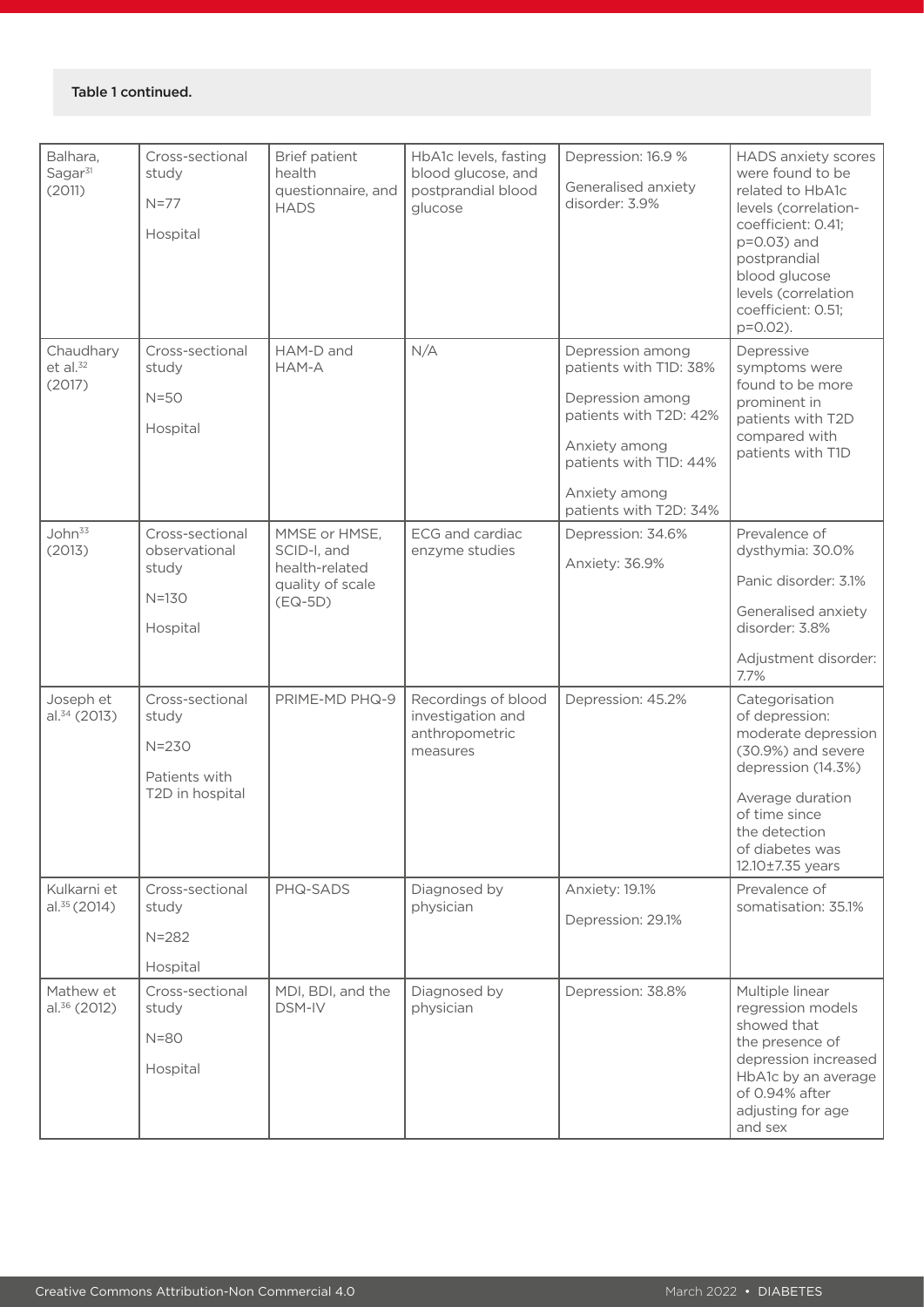#### Table 1 continued.

| Poongothai<br>$et$ al. $37$<br>(2015) | Cross-sectional<br>study<br>$N=1,505$<br>Hospital | <b>PHQ-12</b>                                                          | Anthropometric<br>measures and blood<br>investigation                            | Depression: 16.6%                                                      | N/A                                                                                                                                    |
|---------------------------------------|---------------------------------------------------|------------------------------------------------------------------------|----------------------------------------------------------------------------------|------------------------------------------------------------------------|----------------------------------------------------------------------------------------------------------------------------------------|
|                                       |                                                   |                                                                        |                                                                                  |                                                                        |                                                                                                                                        |
| Rajput et<br>$al.^{38}$ (2016)        | Cross-sectional<br>case-control<br>study design   | HAM-D and<br>HAM-A                                                     | Diagnosed by<br>physician and<br>anthropometric<br>measurements were<br>recorded | Depression in patients<br>with diabetes: 26.3%                         | N/A                                                                                                                                    |
|                                       | $N = 820$                                         |                                                                        |                                                                                  | Depression in patients<br>without diabetes: 11.2%                      |                                                                                                                                        |
|                                       | Hospital                                          |                                                                        |                                                                                  | Anxiety in patients with<br>diabetes: 27.6%                            |                                                                                                                                        |
|                                       |                                                   |                                                                        |                                                                                  | Anxiety in patients<br>without diabetes: 12.7%                         |                                                                                                                                        |
|                                       |                                                   |                                                                        |                                                                                  | Comorbid depression<br>and anxiety in patients<br>with diabetes: 21.0% |                                                                                                                                        |
| Raval et al. <sup>39</sup><br>(2010)  | Cross-sectional<br>study                          | PHQ-9, self-report<br>version of PRIME-                                | Diagnosed by<br>physician and                                                    | Depression: 41%                                                        | Depression was<br>strongly associated                                                                                                  |
|                                       | $N = 80$                                          | <b>MD</b>                                                              | anthropometric<br>measures and blood<br>investigation                            |                                                                        | with age                                                                                                                               |
|                                       | Hospital                                          |                                                                        |                                                                                  |                                                                        |                                                                                                                                        |
| Singla et<br>al. <sup>40</sup> (2012) | Cross-sectional<br>study<br>$N = 91$<br>Hospital  | <b>MINI</b><br>Neuropsychiatric<br>Scale                               | Pre-diagnosed<br>diabetes by<br>physician, routine<br>biochemistry               | Depression: 8%                                                         | Family history<br>of diabetes was<br>present in 60.43% of<br>patients, 6.59% were<br>active smokers, and                               |
| Thour et al. <sup>41</sup><br>(2015)  | Cross-sectional<br>study<br>$N=73$                | PHQ-9                                                                  | Pre-diagnosed<br>diabetes by<br>physician                                        | Depression: 41%                                                        | 46.15% were obese<br>Categorisation:<br>severe depression<br>(4%); moderate<br>depression (10%);<br>mild depression                    |
|                                       | Hospital                                          |                                                                        |                                                                                  |                                                                        | (27%)<br>Depression was<br>significantly more<br>prevalent in rural<br>subjects (57%) when<br>compared to urban<br>ones (31%; p=0.049) |
| Kanwar et<br>al. <sup>42</sup> (2019) | Cross-sectional<br>study<br>$N = 202$<br>Hospital | Case record<br>form, (Brief IPQ),<br>ICD-10, HAM-D,<br>HAM-A, and MINI | Routine blood<br>investigation                                                   | Depression: 41.9%<br>Other psychiatric<br>comorbidity: 58.4%           | Depression was<br>higher in female<br>patients and persons<br>aged >50 years                                                           |
| Bhatt et al. <sup>43</sup><br>(2015)  | Observational,<br>single-centre<br>study          | MADRS and SF-<br>36                                                    | N/A                                                                              | Depression: 39.8%                                                      | N/A                                                                                                                                    |
|                                       | $N=6,867$                                         |                                                                        |                                                                                  |                                                                        |                                                                                                                                        |
|                                       | Hospital                                          |                                                                        |                                                                                  |                                                                        |                                                                                                                                        |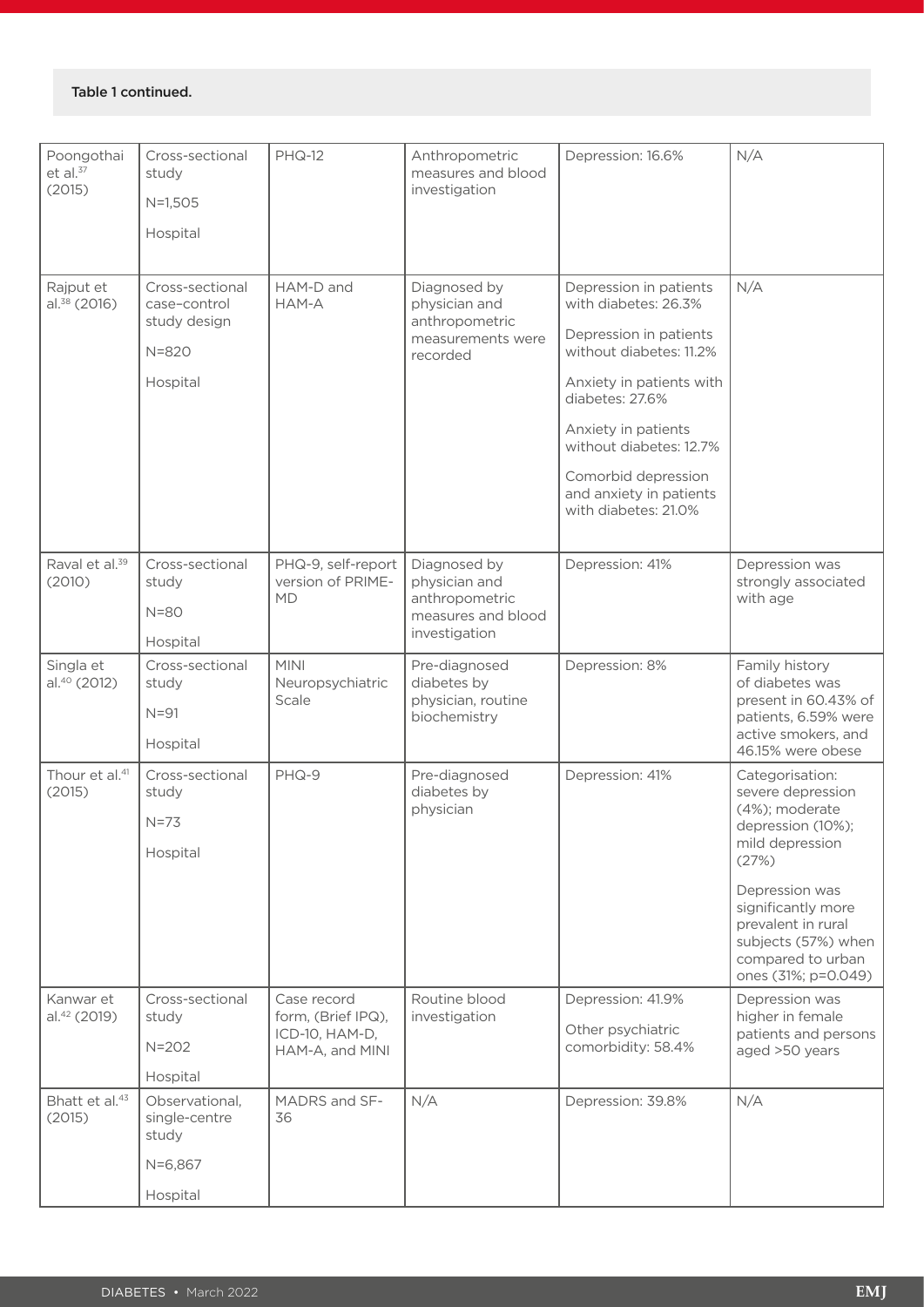#### Table 1 continued.

| Weaver,<br>Madhu <sup>44</sup><br>(2015) | Cross-sectional<br>study<br>$N = 184$<br>Hospital | <b>HSCL</b>               | Finger-stick blood<br>test, pre-diagnosed<br>diabetes by<br>physician | Depression: 19%<br>Anxiety: 26%                                                                                                                            | N/A                                                                                                                                                   |
|------------------------------------------|---------------------------------------------------|---------------------------|-----------------------------------------------------------------------|------------------------------------------------------------------------------------------------------------------------------------------------------------|-------------------------------------------------------------------------------------------------------------------------------------------------------|
| Guruprasad<br>$et$ al. $45$<br>(2012)    | Cross-sectional<br>study<br>$N = 210$<br>Hospital | <b>BDI</b>                | GPE, pre-diagnosed<br>diabetes by<br>physician                        | Depression: 27.6%<br>Comorbid hypertension<br>with depression and<br>diabetes: 51.7%<br>IHD: 25.9%<br>Obesity and diabetes:<br>15.5%<br>Tobacco use: 65.5% | N/A                                                                                                                                                   |
| Das et al. <sup>46</sup><br>(2013)       | Cross-sectional<br>study<br>$N = 195$<br>Hospital | HAM-D, Q-LES-Q,<br>and SF | Diagnosed by<br>physician                                             | Depression: 46.15%                                                                                                                                         | Categorisation:<br>mild depression<br>(32.2%); moderate<br>depression (36.7%);<br>severe depression<br>$(14.4\%)$ ; very severe<br>depression (16.7%) |

BDI: Beck Depression Inventory; Brief IPQ: Brief Illness Perception Questionnaire; CMD: common mental disorders; DSM-IV: Diagnostic and Statistical Manual of Mental Disorders IV ed. 2000; GPE: General Physical Examination; HADS: Hospital Anxiety and Depression Scale; HAM-A Hamilton Anxiety Rating Scale; HAM-D: Hamilton Depression Rating Scale; HbA1c: glycated haemoglobin; HMSE: Hindi Mental Status Examination; HSCL: Hopkins Symptoms Checklist; ICD-10: International Classification Of Diseases, Tenth Revision; IHD: ischaemic heart disease; MADRS: Montgomery–Åsperg Depression Rating Scale; MDI: Major Depression Inventory; MINI: Mini International Neuropsychiatric Interview PLUS 5.0.0; MMSE: Mini Mental Status Examination; N/A: not applicable; NCD: noncommunicable diseases; PHQ-SADS: Patient Health Questionnaire-Somatic, Anxiety, and Depressive Symptoms; PHQ-9: Patient Health Questionnaire-9; PHQ-12: Patient Health Questionnaire-12; PRIME-MD: Primary Care Evaluation of Mental Disorders; Q-LES–Q: Quality of Life Enjoyment and Satisfaction Questionnaire; SCID-I: structured clinical interview for DSM-IV Axis I Diagnosis; SF: Short Form; SF-36: Short Form Health Survey-36; T1D: Type 1 diabetes; T2D: Type 2 diabetes; WHO: World Health Organization.

# REVIEW OF THE INCLUDED STUDIES

All the studies included in this review were conducted in hospital settings and were observational studies. Out of the 17 studies, only one had respondents enrolled from an inpatient setting. Overall, 12 studies assessed the prevalence of depression and/or anxiety in NCDs, particularly in diabetes. Three studies evaluated the prevalence of depression in CVD. Only one study looked into the prevalence of CMD in NCD (diabetes, hypertension, and CVD).

Despite the aetiological differences, many studies have not distinguished between different types of diabetes. Only one study focused on

Type 1 diabetes (T1D) and Type 2 diabetes (T2D) separately;<sup>32</sup> 11 studies have focused only on T2D.

# Studies That Assessed Depression and Anxiety Disorders in Diabetes

The prevalence of depression in patients with diabetes ranged from 8% to 46%. Risk factors of NCDs such as smoking and alcohol use were also reported in three studies. The sample size varied from 50 to 10,450. Depression was identified by diagnostic interview: International Classification of Diseases (ICD) and Diagnostic and Statistical Manual of Mental Disorder (DSM-IV) in two studies; Physical Health Questionnaire-9 (PHQ-9) in five studies; Hamilton Rating Scale for Depression-17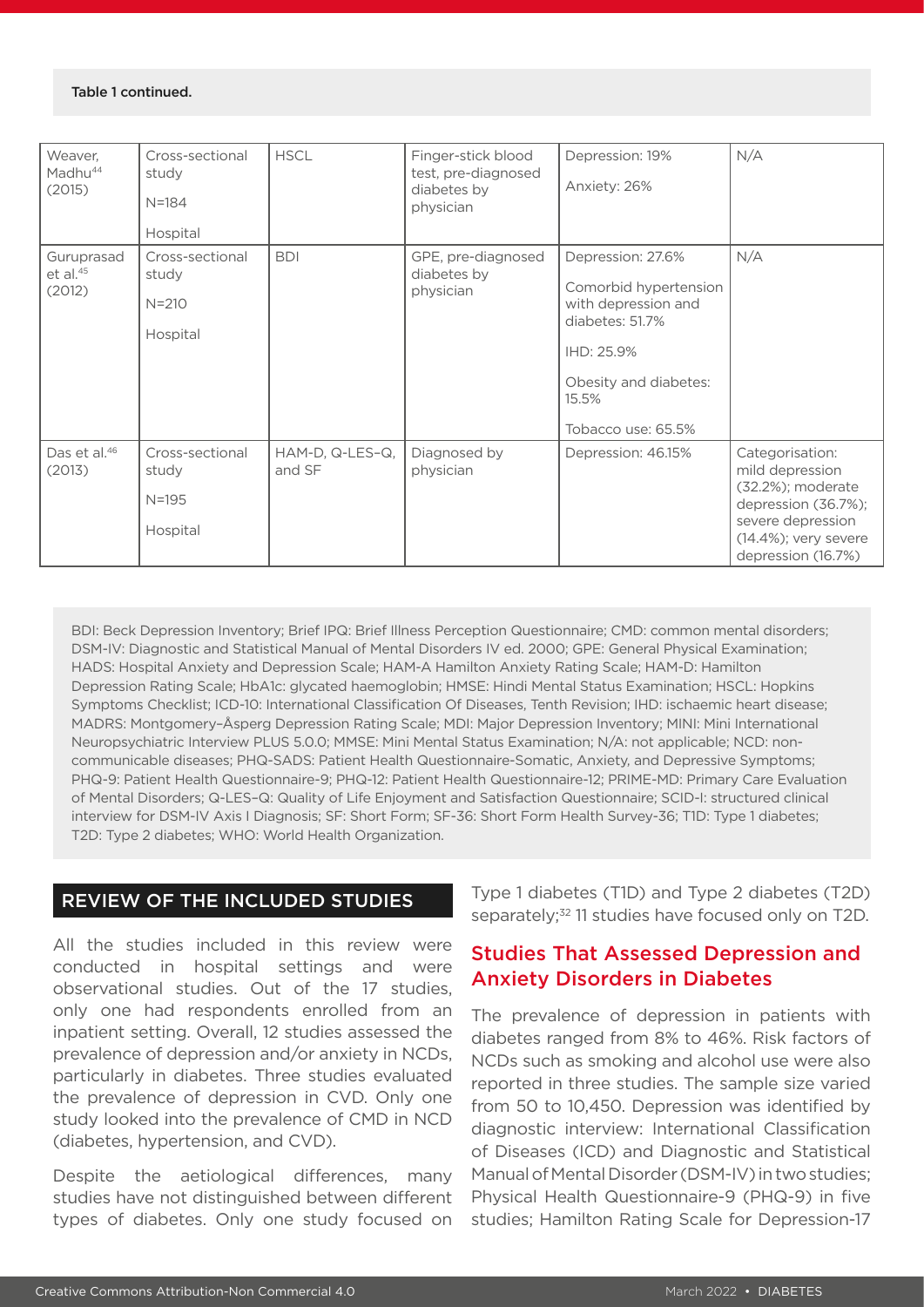(HAM-D-17) in three studies; Hamilton Depression Rating Scale (HDRS-21) in one study; Beck Depression Inventory (BDI) in one study; Primary Care Evaluation of Mental Disorders (PRIME-D) in one study; and Hopkins Symptom Checklist (HSCL) in one study. Studies were from Northern (10), Southern (six), and Western (two) regions of India. The prevalence of anxiety disorder and depression in any NCD were 3.9–44.0% and 8.0–46.0%, respectively.

Four studies reported an association between the duration of diabetes and the prevalence of depression, as the incidence of diabetic complications increased with illness duration.<sup>31,41,42,45</sup> A higher prevalence of depression was reported in one of the studies among patients having uncontrolled diabetes (glycated haemoglobin test: HbA1c).45 Two studies concluded that patients diagnosed with T2D and depression had poor QoL compared with those without depression. Health-related QoL was adversely affected by the presence of depression.46 Negative correlation was reported between HbA1c and QoL in one of the studies. This supports the view that patients with poor control of blood glucose levels have a worse QoL. One of the studies reported that 67% of patients with diabetes were overweight or obese.45 Two studies indicated that depression was significantly associated with older age, 34,39 female gender, $34$  and complications due to T2D or other comorbidities such as hypertension and being overweight.<sup>34,38,39</sup> Conversely, two studies reported that gender was not associated with depression.38,39 One of the studies indicated that depression was more prevalent in rural populations than urban.41 One of the studies showed that depression was significantly associated with retinopathy, nephropathy, and IHD.38 Another study reported that depression was strongly associated with age, central obesity, neuropathy, and nephropathy; however, it also found that depression was not significantly associated with gender.<sup>39</sup>

# Studies That Assess Depression and Anxiety Disorders in Hypertension

Out of 17 studies, only one, conducted in a hospital in Mangalore, India, reported a prevalence of depression in patients with hypertension as 28%.35

# Studies That Assess Depression and Anxiety Disorders in Cardiovascular **Diseases**

Among the four studies that assessed the prevalence of depression in CVD, one focused on IHD in general, two focused on acute coronary artery disease, and one focused on carotid artery intima-media thickness. One study assessed the relationship between IHD and QoL. Poor QoL was reported among patients with IHD and comorbid anxiety and depression.<sup>33</sup> In one of the studies, depressive symptoms were associated with functional and structural markers of atherosclerosis, common carotid intima-media thickness, and augmentation index.<sup>37</sup>

# **DISCUSSION**

In this review, the authors have presented a comprehensive summary of existing research on the comorbidity of CMDs (anxiety and depression) and NCDs (hypertension, CVD, and diabetes) in India. The data presented in this review reflects the high prevalence of anxiety and depression in NCDs, specifically diabetes. The prevalence of depression in patients with diabetes in the present study was 8–46%. Studies that were based in the USA and the Netherlands, which were included in a systematic review on the epidemiology of diabetes and depression, conducted among patients with diabetes, reported the prevalence rate of depression as 32.1% and 19.3%, respectively. Though these are from high-income countries, they are within the range of the present study.<sup>47</sup> The estimated prevalence of depression in patients with hypertension in one of the meta-analyses was reported to be 21.3%, and the range of point prevalence of 41 studies was observed to be between 0.5% and 73%.48

Twelve studies included in the review examined the prevalence of CMDs in diabetes. Diabetes and psychiatric disorders share a bidirectional association, both influencing each other in multiple ways.49 People with diabetes are twotimes more likely to develop depression relative to people without depression, and patients with depression have poorer clinical parameters and outcomes of diabetes because of poor medication compliance and dietary practices.50 It has also been reported that comorbid anxiety and depression in people with diabetes also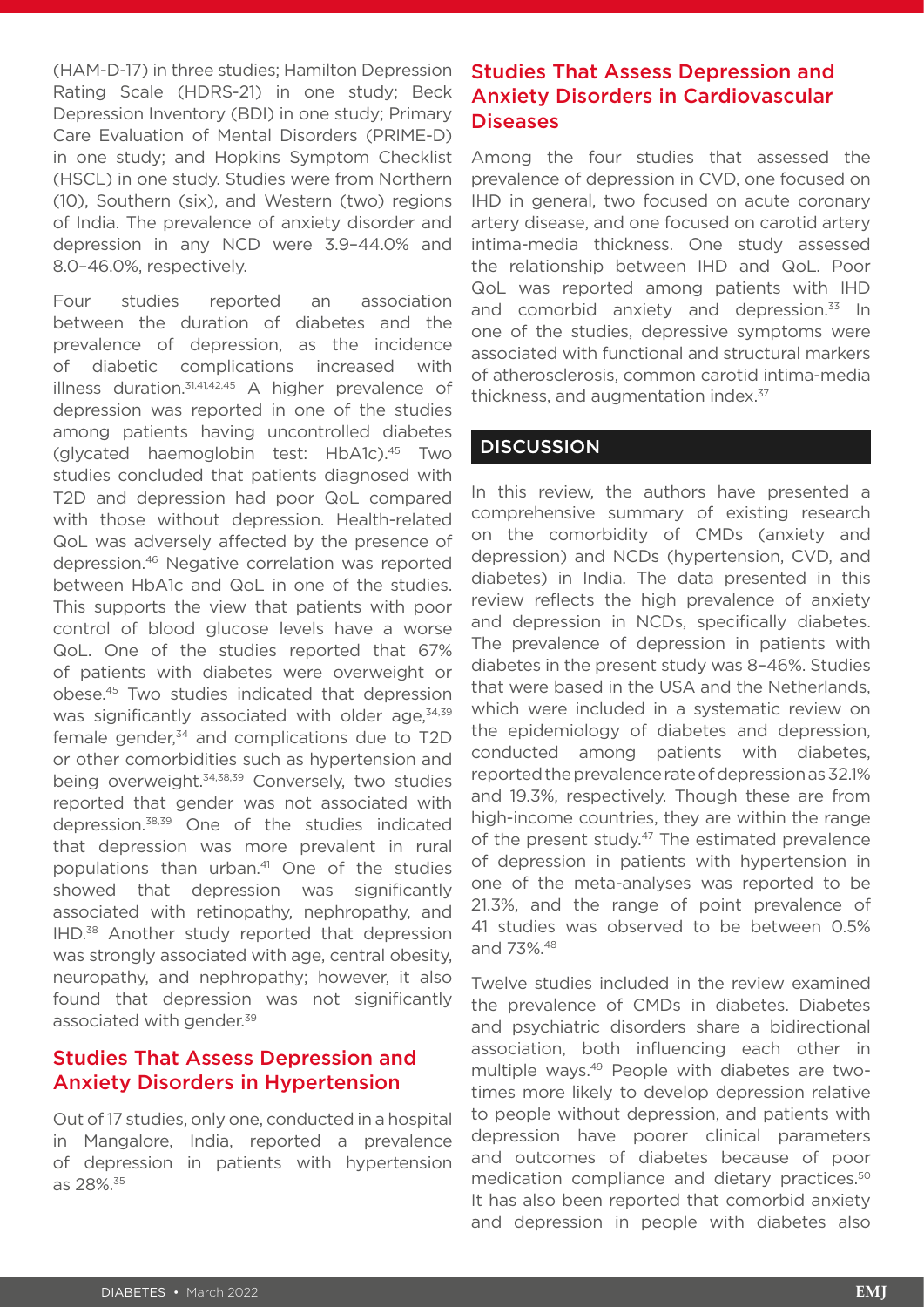leads to medical complications of diabetes, work disability, and poor QoL.<sup>51</sup> Patients with diabetes are likely to face challenges at physical, emotional, psychological, social, occupational, and interpersonal levels.52 The complications associated with the management (medication dosing, monitoring blood glucose, eating patterns, and physical activity)<sup>53</sup> of diabetes can lead to negative emotions such as worry, fear, and anger, which result in poor QoL.<sup>50</sup> Among the studies reviewed, 11 have focused on T2D despite the aetiological differences. T1D is an autoimmune condition, whereas T2D is linked with genetic and lifestyle choices.<sup>54</sup> Both types of diabetes lead to health complications. Depressive symptoms seem to be slightly more prevalent in T2D compared with T1D.<sup>11</sup>

The co-occurrence of NCDs and CMDs has been associated with elevated symptom burden, functional impairment, and a decrease in QoL.<sup>9</sup> The authors found that the prevalence of anxiety and depression was higher in females compared with males, similar to the studies done elsewhere.55 Depression was identified either by diagnostic interviews or diagnosis by a general practitioner (n=2). The tools used in the studies were PHQ-9, HAM-D, and BDI, which are widely used in clinical practice and research. PHQ is a screening tool commonly used in primary care, HAM-D is a widely used clinician-administered depression assessment scale, and BDI is a selfreported inventory to measure the severity of depression. It is reported that the estimate of depression prevalence depends upon the assessment tools (standardised interview or self-report questionnaires, classification of depression, and diabetes type).<sup>11</sup> Depression assessed with self-report questionnaires is found at a rate two-times higher than when assessed with standardised interviews.<sup>17,53</sup> The overall quality of the studies included in the systematic review was good. In the risk of bias assessment, most studies were categorised as good (n=14). All the studies used standardised tools that were reliable and valid for assessment.

CMDs, particularly depression and anxiety, often go undetected, and systematic screening, even in high-income countries, is not satisfactory.<sup>9</sup> Thus, the screening of CMDs in primary care by using a brief instrument should be made mandatory in routine clinical encounters. This integration has also been reported as an evidence-based approach for collaborative care.16

Addressing the overlapping risk factors and integrating the management of CMDs and NCDs can improve clinical outcomes.56 Management of NCDs and CMDs can be made by adopting existing integrated models of care. The interrelated causal mechanism of CMD and NCD argue for an integrated approach to care.<sup>16</sup> The management of T2D and depression in the primary setting has been effective using the educative model, where healthcare professionals are trained to identify, refer, and communicate with the patient about the symptoms of CMD.<sup>57</sup> The efficiencies of integrated care have proven beneficial for both high-income and low- and middle-income countries.16

Several policies and programmes have been adopted in India to tackle the rising burden of NCDs and mental illnesses.<sup>58</sup> These include the National Programme for Prevention and Control of Cancer, Diabetes, Cardiovascular Diseases and Stroke (NPCDCS) and District Mental Health Programme (DMHP). It has been reported that the major challenges are in terms of inadequate resources and ineffective implementation of the programmes.58 To overcome these challenges, health and wellness centres have been envisaged under the Ayushman Bharat programme of the Government of India, encompassing a range of services for NCDs and mental health closer to the community.59 Health and wellness centres focus on wellness and lifestyle modification through various activities such as yoga, local sports, and other activities. The screening of NCDs is done by accredited social health activists or auxiliary nurse midwifes through the Community Based Assessment Checklist (CBAC). Identified individuals are then referred for necessary treatment. According to the recent statistics, approximately 9.1 crore screenings for hypertension, and 7.4 crore screenings for diabetes have been carried out.<sup>60</sup>

In addition, for effective management, social workers, accredited social health activists, auxiliary nurse midwifes, and NCD counsellors can be trained for population-based screening of CMDs in NCDs and vice versa, basic counselling skills, brief intervention for lifestyle modification, and behavioural activation.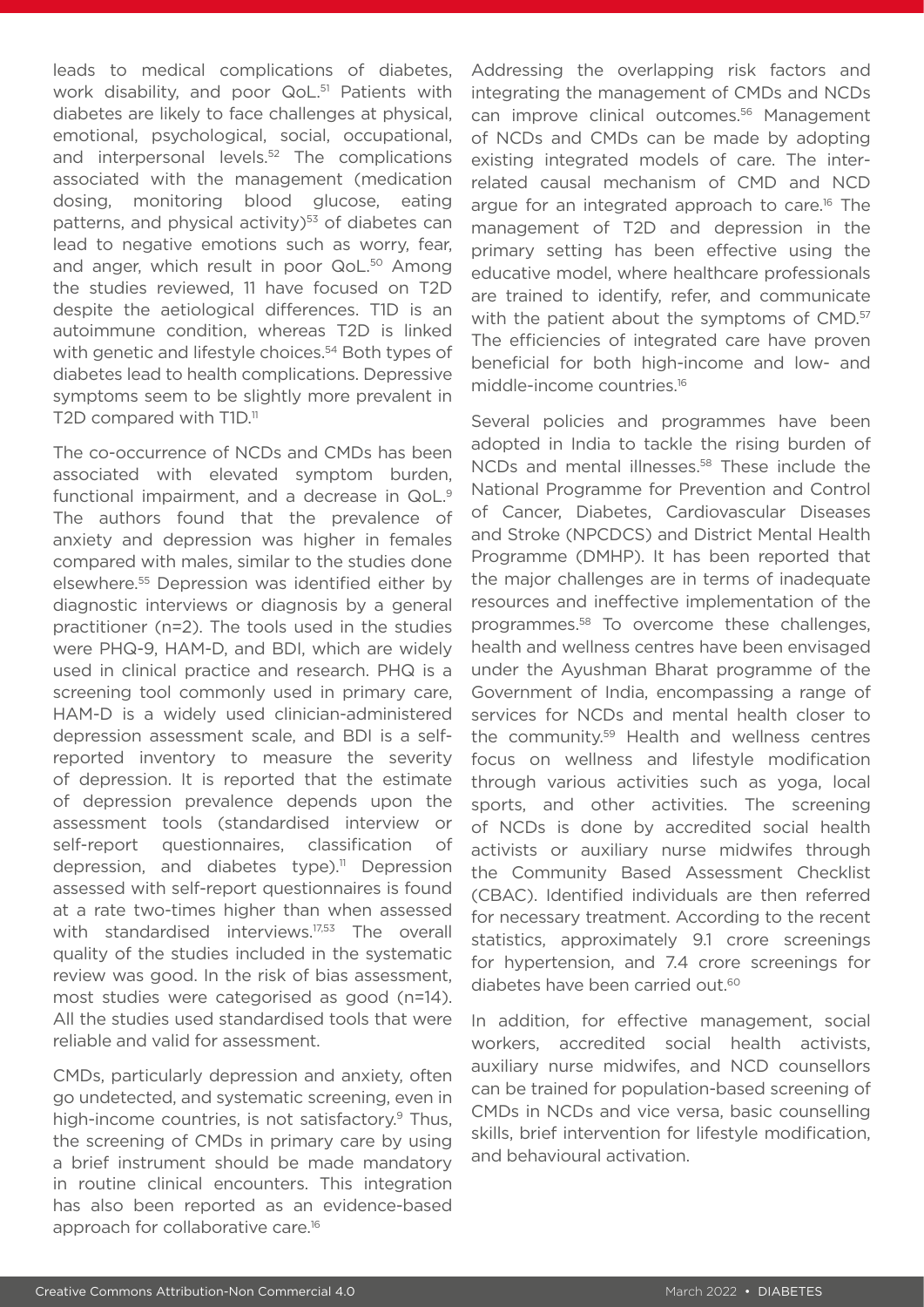# STRENGTHS AND LIMITATIONS

The search strategy adopted was extensive and comprehensive in nature. The studies were limited to those conducted in India. This review included only the prevalence of anxiety and depression in NCDs and excluded other CMDs (somatisation) and substance use disorders. The pooled prevalence of anxiety and depression has not been provided because meta-analysis was not conducted. Small sample sizes in some of the studies may have contributed to sampling errors. All the studies were hospital-based and, therefore, the findings are not generalisable to the community. There were insufficient data to draw firm conclusions about the prevalence of anxiety and depression in hypertension and CVD, as only three studies evaluated the prevalence of depression in CVD and only one study examined the prevalence of CMD in hypertension. The broad range of prevalence can be explained by the following four factors: use of different tools to screen and assess anxiety and/or depression;

the studies were conducted in geographic or cultural settings; sample sizes were disparate; and true variation across the different conditions that have been included as NCDs.

### CONCLUSIONS

In summary, the authors found that NCDs and CMDs are underdiagnosed in India. The data related to the prevalence rates of both NCDs and CMDs is limited. Based on studies carried out in India, the prevalence of anxiety disorder and depression in individuals with NCD was 3.9– 44.0% and 8.0–46.0%, respectively. The results of the included studies point to disadvantages for people with CMDs and NCDs with respect to risk factors and outcome. Depressive and anxiety symptoms have been strongly associated with poor QoL, health status, and physical function. Thus, future efforts should focus on integrated healthcare, which may help improve screening and identification of NCDs and CMDs; this in turn can improve outcomes.

#### References

- 1. Bloom DE et al. The global economic burden of noncommunicable diseases. Program on the global demography of aging. 2012. Available at: https://ideas.repec.org/p/gdm/ wpaper/8712.html. Last accessed: 14 February 2022.
- 2. Appleby L et al. Sudden unexplained death in psychiatric in-patients. Br J Psychiatry. 2000;176(5):405-6.
- 3. World Health Organization (WHO). Noncommunicable diseases country profiles. 2018. Available at: https://apps.who.int/iris/ handle/10665/274512. Last accessed: 14 February 2022.
- 4. World Health Organization (WHO). Global summit report on noncommunicable diseases. 2010. Available at: https://www.who.int/ nmh/publications/ncd\_report\_full\_ en.pdf. Last accessed: 14 February 2022.
- 5. GBD 2015 Risk Factors Collaborators. Global, regional, and national comparative risk assessment of 79 behavioural, environmental and occupational, and metabolic risks or clusters of risks, 1990–2015: a systematic analysis for the Global Burden of Disease Study 2015. Lancet. 2016;388(10053):1659-724.
- 6. Fryers T et al. Social inequalities and the common mental disorders:

a systematic review of the evidence. Soc Psychiatry and Psychiatr Epidemiol. 2003;38(5):229-37.

- 7. Görlitz N et al. [Prevalence of complications and comorbidities in Type 2 diabetes: a crosssectional study of disease management program participants in Bavaria]. Dtsch Med Wochenschr. 2008;133(33):1667-72. (In German).
- 8. Renn BN et al. The birectional relationship of depression and diabetes: a systematic review. Clin Psychol Rev. 2011;31(8):1239-46.
- 9. Goodell S et al. Mental disorders and medical comorbidity. 2011. Available at: https://www.rwjf.org/en/library/ research/2011/02/mental-disordersand-medical-comorbidity.html. Last accessed: 14 Feburary 2022.
- 10. Mezuk B et al. Depression and Type 2 diabetes over the lifespan: a meta-analysis. Diabetes Care. 2008;31(12):2383-90.
- 11. Andreoulakis E et al. Depression in diabetes mellitus: a comprehensive review. Hippokratia. 2012;16(3):205-14.
- 12. O'Neil A et al. A shared framework for the common mental disorders and non-communicable disease: key considerations for disease prevention and control. BMC Psychiatry. 2015;DOI:10.1186/s12888-015-0394-0.
- 13. Berge LI, Riise T. Comorbidity between Type 2 diabetes and depression in the adult population: directions of the association and its possible pathophysiological mechanisms. Int J Endocrinol. 2015;2015:164760.
- 14. Goodwin GM. Depression and associated physical diseases and symptoms. Dialogues Clin Neurosci. 2006;8(2):259-65.
- 15. Katon W et al. Diabetes and poor disease control: is comorbid depression associated with poor medication adherence or lack of treatment intensification? Psychosom Med. 2009;71(9):965-72.
- 16. Stein DJ et al. Integrating mental health with other non-communicable diseases. BMJ. 2019;364:l295.
- 17. Anderson RJ et al. The prevalence of comorbid depression in adults with diabetes: a meta-analysis. Diabetes Care. 2001;24(6):1069-78.
- 18. Bădescu S et al. The association between diabetes mellitus and depression. J Med Life. 2016;9(2):120- 5.
- 19. Rutledge T, Hogan BE. A quantitative review of prospective evidence linking psychological factors with hypertension development. Psychosom Med. 2002;64(5):758-66.